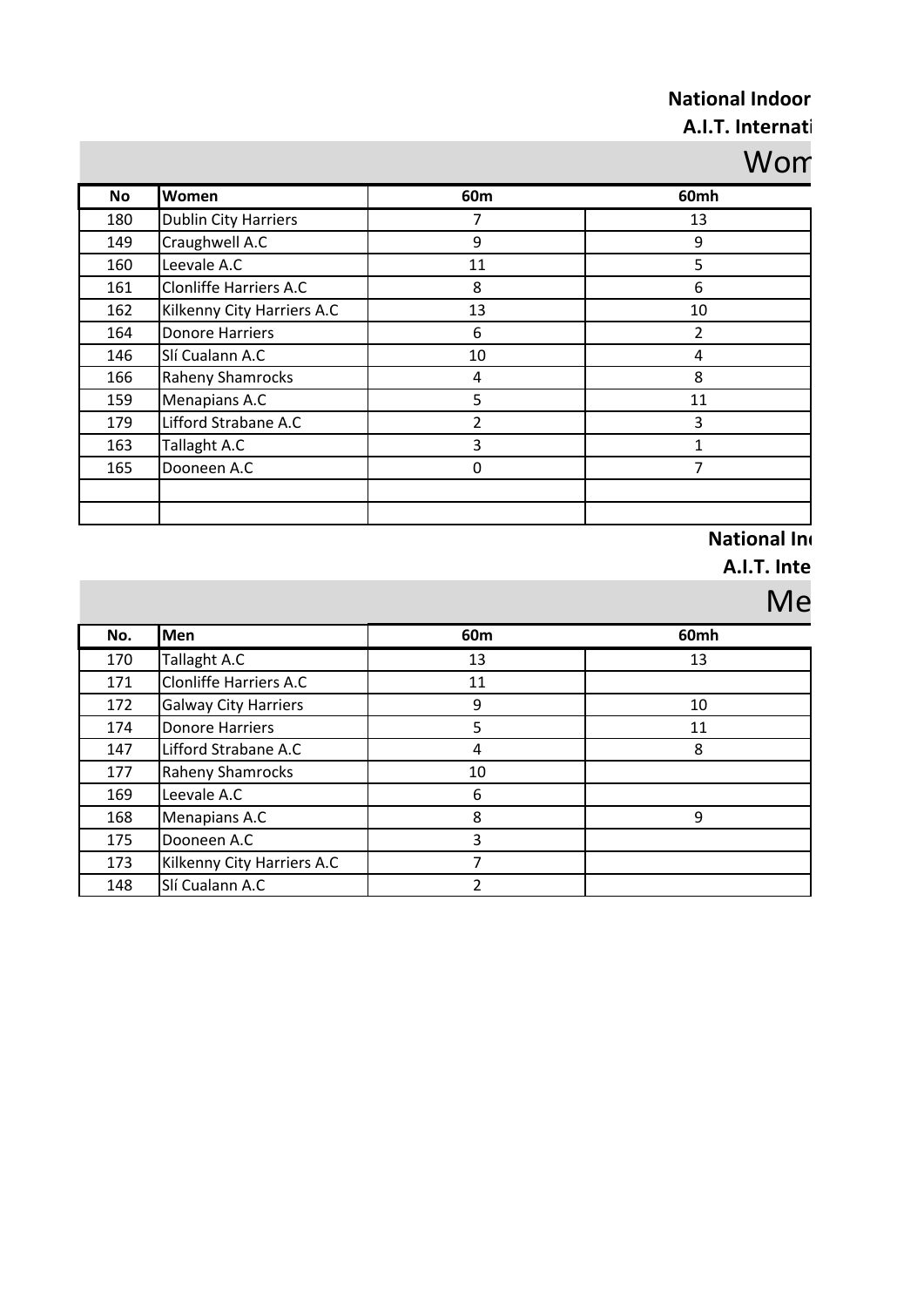#### League 2016 **ional Arena**

#### Women

| 800m             | IJ             | PV | <b>SP</b>      | <b>Total</b> | Position |
|------------------|----------------|----|----------------|--------------|----------|
| 11               | 9              | 10 | 10             | 60           |          |
| 8                | 11             |    | 9              | 46           |          |
| 13               | $\overline{2}$ | 11 | $\overline{2}$ | 44           |          |
| 9                | 13             |    | 8              | 44           |          |
| $\boldsymbol{0}$ | $\overline{7}$ |    | 13             | 43           |          |
| 5                | 5              | 13 | 11             | 42           |          |
| 10               | 8              |    | $\mathbf{3}$   | 35           |          |
| 4                | 10             |    | 7              | 33           |          |
| $\overline{7}$   | 3              |    | 4              | 30           |          |
| 6                | 4              |    | 5              | 20           |          |
| 3                | 6              |    | 6              | 19           |          |
| $\overline{2}$   | $\mathbf{1}$   |    | 1              | 11           |          |
|                  |                |    |                |              |          |
|                  |                |    |                |              |          |

#### **National Indoor League 2016**

**A.I.B. International Arena** 

| $11\,$<br>$\,8\,$<br>$\overline{4}$<br>54<br>5<br>$\,8$<br>$10\,$<br>$\boldsymbol{6}$<br>13<br>48<br>$\overline{7}$<br>$\overline{7}$<br>13<br>46<br>$\boldsymbol{6}$<br>46<br>13<br>$11\,$<br>$\overline{3}$<br>8<br>$\boldsymbol{9}$<br>9.5<br>41.5<br>$\overline{7}$<br>13<br>$11\,$<br>41<br>9<br>$\boldsymbol{6}$<br>40.5<br>$10\,$<br>9.5<br>$\mathbf{3}$<br>$\mathsf S$<br>$\pmb{0}$<br>35<br>$10\,$<br>$\overline{5}$<br>23<br>$11\,$<br>$\overline{4}$<br>$\overline{7}$<br>$\overline{2}$<br>16<br>$\overline{\mathbf{4}}$<br>$\bf 8$<br>$\pmb{0}$<br>14 | 800m | $\sqcup$ | <b>PV</b> | SP | <b>Total</b> | <b>Position</b> |
|--------------------------------------------------------------------------------------------------------------------------------------------------------------------------------------------------------------------------------------------------------------------------------------------------------------------------------------------------------------------------------------------------------------------------------------------------------------------------------------------------------------------------------------------------------------------|------|----------|-----------|----|--------------|-----------------|
|                                                                                                                                                                                                                                                                                                                                                                                                                                                                                                                                                                    |      |          |           |    |              |                 |
|                                                                                                                                                                                                                                                                                                                                                                                                                                                                                                                                                                    |      |          |           |    |              |                 |
|                                                                                                                                                                                                                                                                                                                                                                                                                                                                                                                                                                    |      |          |           |    |              |                 |
|                                                                                                                                                                                                                                                                                                                                                                                                                                                                                                                                                                    |      |          |           |    |              |                 |
|                                                                                                                                                                                                                                                                                                                                                                                                                                                                                                                                                                    |      |          |           |    |              |                 |
|                                                                                                                                                                                                                                                                                                                                                                                                                                                                                                                                                                    |      |          |           |    |              |                 |
|                                                                                                                                                                                                                                                                                                                                                                                                                                                                                                                                                                    |      |          |           |    |              |                 |
|                                                                                                                                                                                                                                                                                                                                                                                                                                                                                                                                                                    |      |          |           |    |              |                 |
|                                                                                                                                                                                                                                                                                                                                                                                                                                                                                                                                                                    |      |          |           |    |              |                 |
|                                                                                                                                                                                                                                                                                                                                                                                                                                                                                                                                                                    |      |          |           |    |              |                 |
|                                                                                                                                                                                                                                                                                                                                                                                                                                                                                                                                                                    |      |          |           |    |              |                 |
|                                                                                                                                                                                                                                                                                                                                                                                                                                                                                                                                                                    |      |          |           |    |              |                 |
|                                                                                                                                                                                                                                                                                                                                                                                                                                                                                                                                                                    |      |          |           |    |              |                 |
|                                                                                                                                                                                                                                                                                                                                                                                                                                                                                                                                                                    |      |          |           |    |              |                 |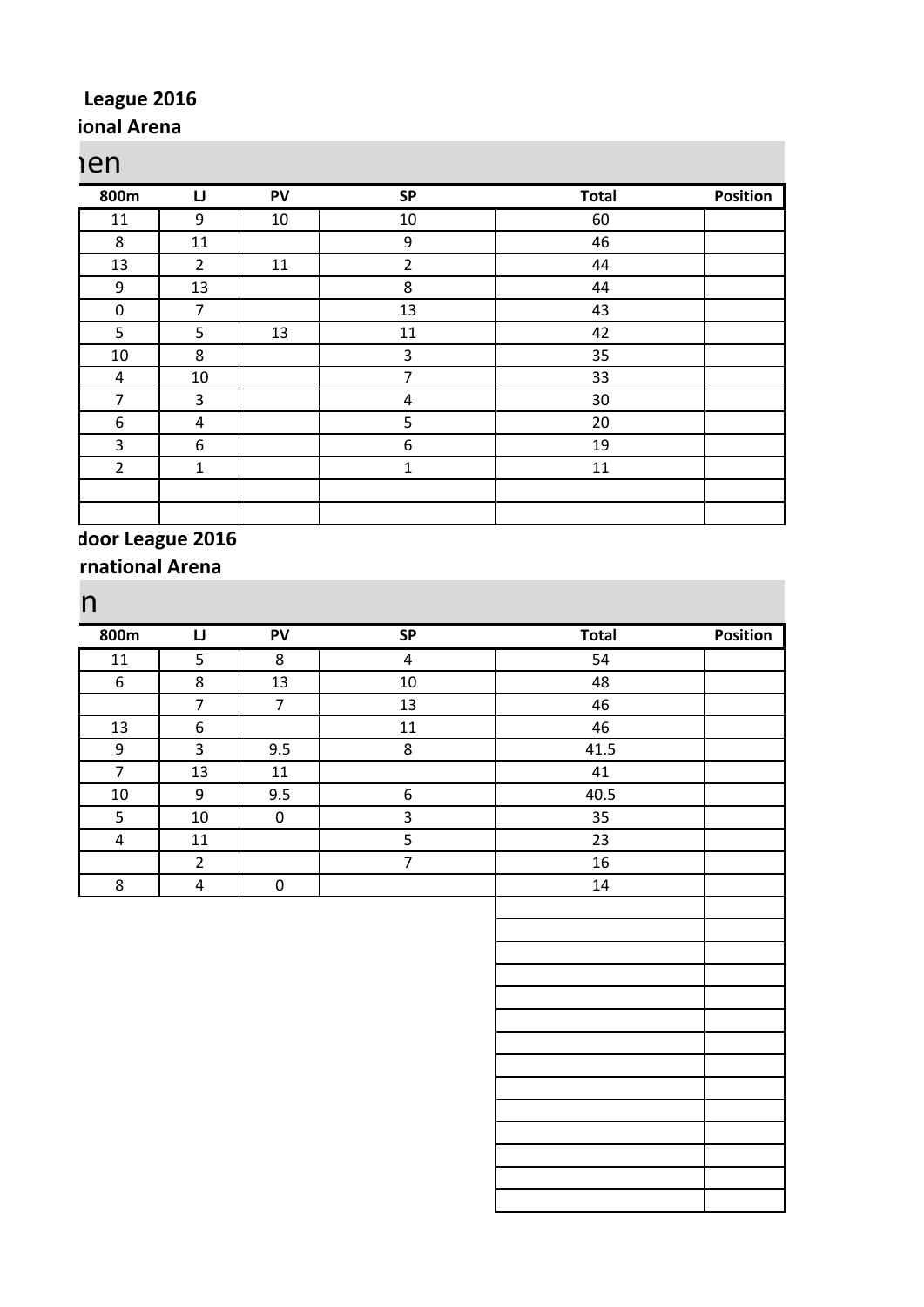|                | <b>Mens League 60m Result</b> |                        |                                |             |                         |  |
|----------------|-------------------------------|------------------------|--------------------------------|-------------|-------------------------|--|
| <b>Place</b>   | ID                            | <b>Name</b>            | <b>Club</b>                    | <b>Time</b> | <b>Points</b>           |  |
| 1              | 170                           | Joseph Ojewumi         | Tallaght A.C                   | 7.06        | 13                      |  |
| $\overline{2}$ | 171                           | <b>Keith Pike</b>      | Clonliffe Harriers A.C         | 7.11        | 11                      |  |
| 3              | 177                           | Luc Bellintani         | <b>Raheny Shamrocks</b>        | 7.18        | 10                      |  |
| 4              | 172                           | Jack Dempsey           | <b>Galway City Harriers</b>    | 7.21        | 9                       |  |
| 5              | 168                           | Michael Deady          | Menapians A.C                  | 7.30        | 8                       |  |
| 6              | 173                           | Callan Byrne           | Kilkenny City Harriers A.C     | 7.30        | $\overline{7}$          |  |
| $\overline{7}$ | 169                           | Dave Quilligan         | Leevale A.C                    | 7.32        | 6                       |  |
| 8              | 174                           | Rolus Olusa            | <b>Donore Harriers</b>         | 7.41        | 5                       |  |
| 9              | 147                           | Thomas Mullen          | Lifford Strabane A.C           | 7.47        | 4                       |  |
| 10             | 175                           | Laju Uwatsse           | Dooneen A.C                    | 7.55        | 3                       |  |
| 11             | 148                           | Noah Daly              | Slí Cualann A.C                | 8.04        | $\overline{2}$          |  |
|                |                               |                        |                                |             |                         |  |
|                |                               |                        | <b>Mens League 60mh Result</b> |             |                         |  |
| Place          | ID                            | <b>Name</b>            | <b>Club</b>                    | <b>Time</b> | <b>Points</b>           |  |
| 1              | 170                           | Joshua Essuman         | Tallaght A.C                   | 8.87        | 13                      |  |
| $\overline{2}$ | 174                           | <b>Rolus Olusa</b>     | <b>Donore Harriers</b>         | 8.96        | 11                      |  |
| 3              | 172                           | Simon Callaghan        | <b>Galway City Harriers</b>    | 9.57        | 10                      |  |
| 4              | 168                           | Conor Gaffney          | Menapians A.C                  | 9.64        | 9                       |  |
| 5              | 147                           | Gary Gallagher         | Lifford Strabane A.C           | 11.21       | 8                       |  |
|                |                               |                        |                                |             |                         |  |
|                |                               |                        | <b>Mens League 800m Result</b> |             |                         |  |
|                | ID                            | <b>Name</b>            | <b>Club</b>                    | <b>Time</b> | <b>Points</b>           |  |
| $\mathbf{1}$   | 174                           | <b>John Travers</b>    | <b>Donore Harriers</b>         | 1.54.11     | 13                      |  |
| $\overline{2}$ | 170                           | Joseph Lyons           | Tallaght A.C                   | 1.58.58     | 11                      |  |
| 3              | 169                           | Conor O'Driscoll       | Leevale A.C                    | 2.00.35     | 10                      |  |
| 4              | 147                           | Alan McGinley          | Lifford Strabane A.C           | 2.01.14     | 9                       |  |
| 5              | 148                           | <b>Tim Grummell</b>    | Slí Cualann A.C                | 2.01.78     | 8                       |  |
| 6              | 177                           | <b>Daniel Scully</b>   | <b>Raheny Shamrocks</b>        | 2.01.86     | $\overline{7}$          |  |
| $\overline{7}$ | 171                           | Josh Stubbs            | <b>Clonliffe Harriers A.C</b>  | 2.02.82     | 6                       |  |
| 8              | 168                           | Enda Cloake            | Menapians A.C                  | 2.04.31     | 5                       |  |
| 9              | 175                           | <b>Tony Fitzgerald</b> | Dooneen A.C                    | 2.11.62     | 4                       |  |
|                |                               |                        |                                |             |                         |  |
|                |                               |                        | <b>Women League 60m Result</b> |             |                         |  |
|                | ID                            | <b>Name</b>            | <b>Club</b>                    | <b>Time</b> | <b>Points</b>           |  |
| $\mathbf{1}$   | 162                           | Eimear McMullan        | Kilkenny City Harriers A.C     | 7.90        | 13                      |  |
| $\overline{2}$ | 160                           | Shona Lowe             | Leevale A.C                    | 7.92        | 11                      |  |
| 3              | 146                           | Claire Foley           | Slí Cualann A.C                | 8.02        | 10                      |  |
| 4              | 149                           | <b>Sinead Treacy</b>   | Craughwell A.C                 | 8.04        | 9                       |  |
| 5              | 161                           | Snezana Bechtina       | Clonliffe Harriers A.C         | 8.08        | 8                       |  |
| 6              | 180                           | Alison Burke           | <b>Dublin City Harriers</b>    | 8.20        | $\overline{\mathbf{z}}$ |  |
| $\overline{7}$ | 164                           | Suzi O'Farrell         | <b>Donore Harriers</b>         | 8.21        | 6                       |  |
| 8              | 159                           | Jane Shovlin           | Menapians A.C                  | 8.71        | 5                       |  |
| 9              | 166                           | Maria Murphy           | <b>Raheny Shamrocks</b>        | 8.77        | 4                       |  |
| 10             | 163                           | Julia Kazamlerczak     | Tallaght A.C                   | 9.26        | 3                       |  |
| 11             | 179                           | Mary Mullen            | Lifford Strabane A.C           | 13.05       | $\mathbf{2}$            |  |

#### **Round 1 National Indoor League 2016**

 $\overline{\phantom{a}}$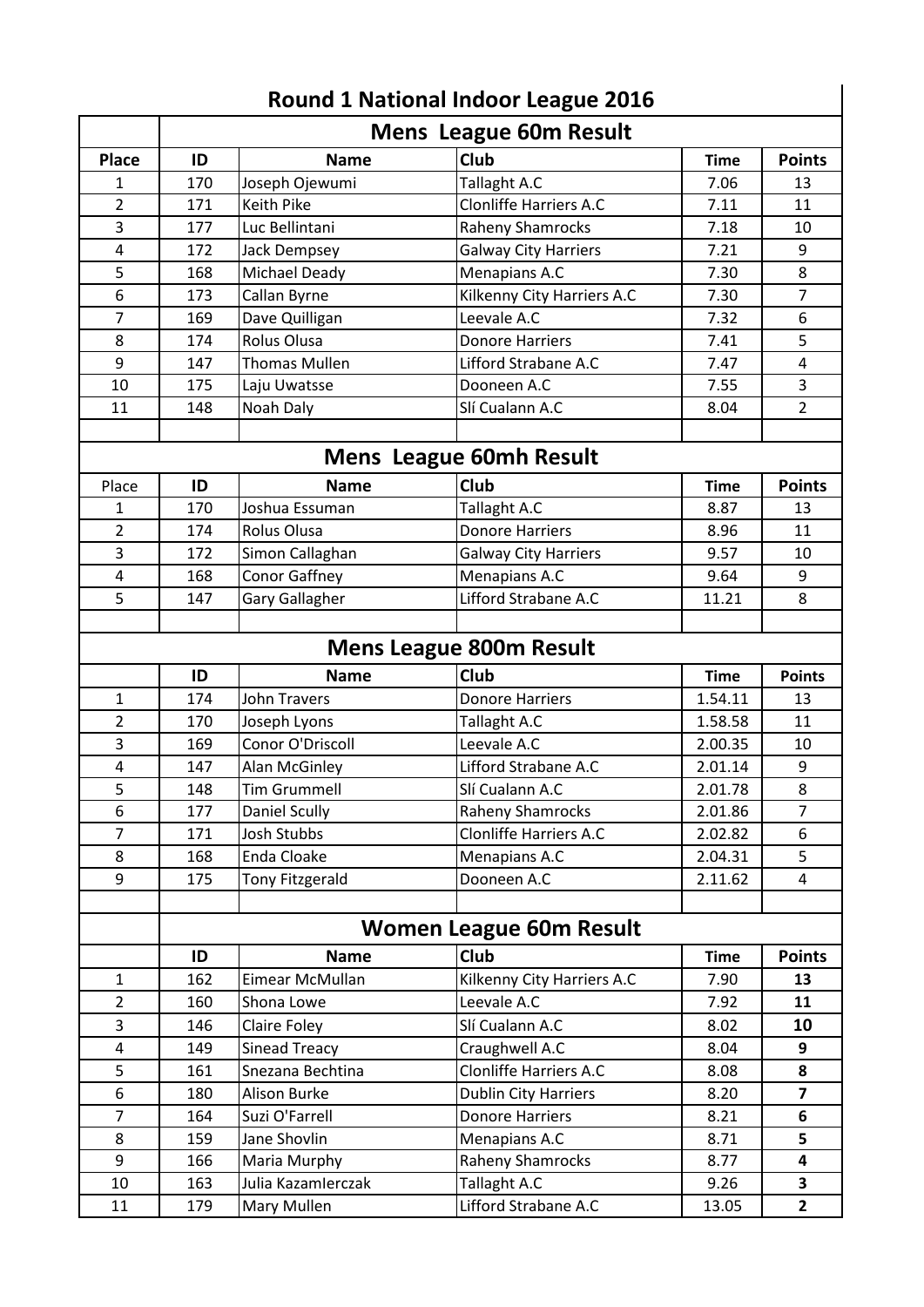| 12             | 165         | Kila Curran           | Dooneen A.C                      | <b>DQ</b>   |                |
|----------------|-------------|-----------------------|----------------------------------|-------------|----------------|
|                |             |                       |                                  |             |                |
|                |             |                       | <b>Womens League 60mh Result</b> |             |                |
| <b>Place</b>   | ID          | <b>Name</b>           | <b>Club</b>                      | <b>Time</b> | <b>Points</b>  |
| 1              | 180         | Catherine McManus     | <b>Dublin City Harriers</b>      | 8.65        | 13             |
| $\overline{2}$ | 159         | Chloe Whelan          | Menapians A.C                    | 9.88        | 11             |
| 3              | 162         | Sinead McDonough      | Kilkenny City Harriers A.C       | 10.1        | 10             |
| 4              | 149         | Sarah Finnegan        | Craughwell A.C                   | 10.39       | 9              |
| 5              | 166         | Maeve Sheehan         | <b>Raheny Shamrocks</b>          | 10.64       | 8              |
| 6              | 164         | Lauren Kennedy        | <b>Donore Harriers</b>           | 10.96       | $\overline{7}$ |
| $\overline{7}$ | 161         | Snezana Bechtana      | <b>Clonliffe Harriers A.C</b>    | 11.02       | 6              |
| 8              | 160         | Lorraine Carr         | Leevale A.C                      | 11.17       | 5              |
| 9              | 146         | Aoife Conroy          | Slí Cualann A.C                  | 11.26       | 4              |
| 10             | 179         | <b>Isabel Breslin</b> | Lifford Strabane A.C             | 11.71       | 3              |
| 11             | 165         | Louise Collins        | Dooneen A.C                      | 13.29       | $\overline{2}$ |
| 12             | 163         | Saoirse Reihill       | Tallaght A.C                     | 20.38       | $\mathbf{1}$   |
|                |             |                       |                                  |             |                |
|                |             |                       | <b>Womens League 800m Result</b> |             |                |
|                | ID          | <b>Name</b>           | Club                             | <b>Time</b> | <b>Points</b>  |
| 1              | 160         | Andrea Bickerdike     | Leevale A.C                      | 2.19.35     | 13             |
| $\overline{2}$ | 180         | Eimear O'Brien        | <b>Dublin City Harriers</b>      | 2.20.94     | 11             |
| 3              | 146         | Rachael Browne        | Slí Cualann A.C                  | 2.20.99     | 10             |
| $\overline{4}$ | 161         | Eimear O'Brien        | Clonliffe Harriers A.C           | 2.22.14     | 9              |
| 5              | 149         | Sinead Gaffney        | Craughwell A.C                   | 2.25.36     | 8              |
| 6              | 159         | Anne Gilshinan        | Menapians A.C                    | 2.25.55     | $\overline{7}$ |
| $\overline{7}$ | 179         | <b>Shannon Craig</b>  | Lifford Strabane A.C             | 2.27.49     | 6              |
| 8              | 164         | Sinead Lambe          | <b>Donore Harriers</b>           | 2.28.87     | 5              |
| 9              | 166         | Aoibhinn McGoldrick   | <b>Raheny Shamrocks</b>          | 2.29.44     | 4              |
| 10             | 163         | Kayleigh Clarke       | Tallaght A.C                     | 2.37.85     | 3              |
| 11             | 165         | Mary Neil             | Dooneen A.C                      | 2.45.02     | $\overline{2}$ |
|                |             |                       |                                  |             |                |
|                |             |                       | <b>Men Long Jump Guest</b>       |             |                |
|                | <b>Name</b> | <b>Club</b>           |                                  | <b>Dist</b> |                |
|                | 1938        | Luc Bellintussi       | Raheny Shamrock                  | 6.86        |                |
|                | 1944        | Daniel Callaghan Ford | Craughwell A.C.                  | 6.04        |                |
|                | 1836        | <b>Conor Daly</b>     | St Abbans A.C                    | 5.88        |                |
|                | 1936        | Simon Callaghan       | <b>GCH</b>                       | 5.84        |                |
|                | 1946        | Max Carey             | <b>Donore Harriers</b>           | 5.76        |                |
|                | 1897        | Nazeer Sherzad        | Letterkenny A.C.                 | 5.71        |                |
|                | 1937        | <b>Barry Quigg</b>    | <b>Tir Chonaill</b>              | 5.64        |                |
|                | 1865        | Jerry Keary           | Craughwell A.C.                  | 5.62        |                |
|                | 1892        | Matthew McKiernan     | Craughwell A.C.                  | 5.37        |                |
|                | 1874        | Kevin Byrne           | Dundrum South Dublin A.C.        | 5.21        |                |
|                | 1940        | Gary Gallagher        | Lifford A.C.                     | 5.07        |                |
|                | 1939        | Liam Sheehan          | Raheny Shamrock                  | 4.86        |                |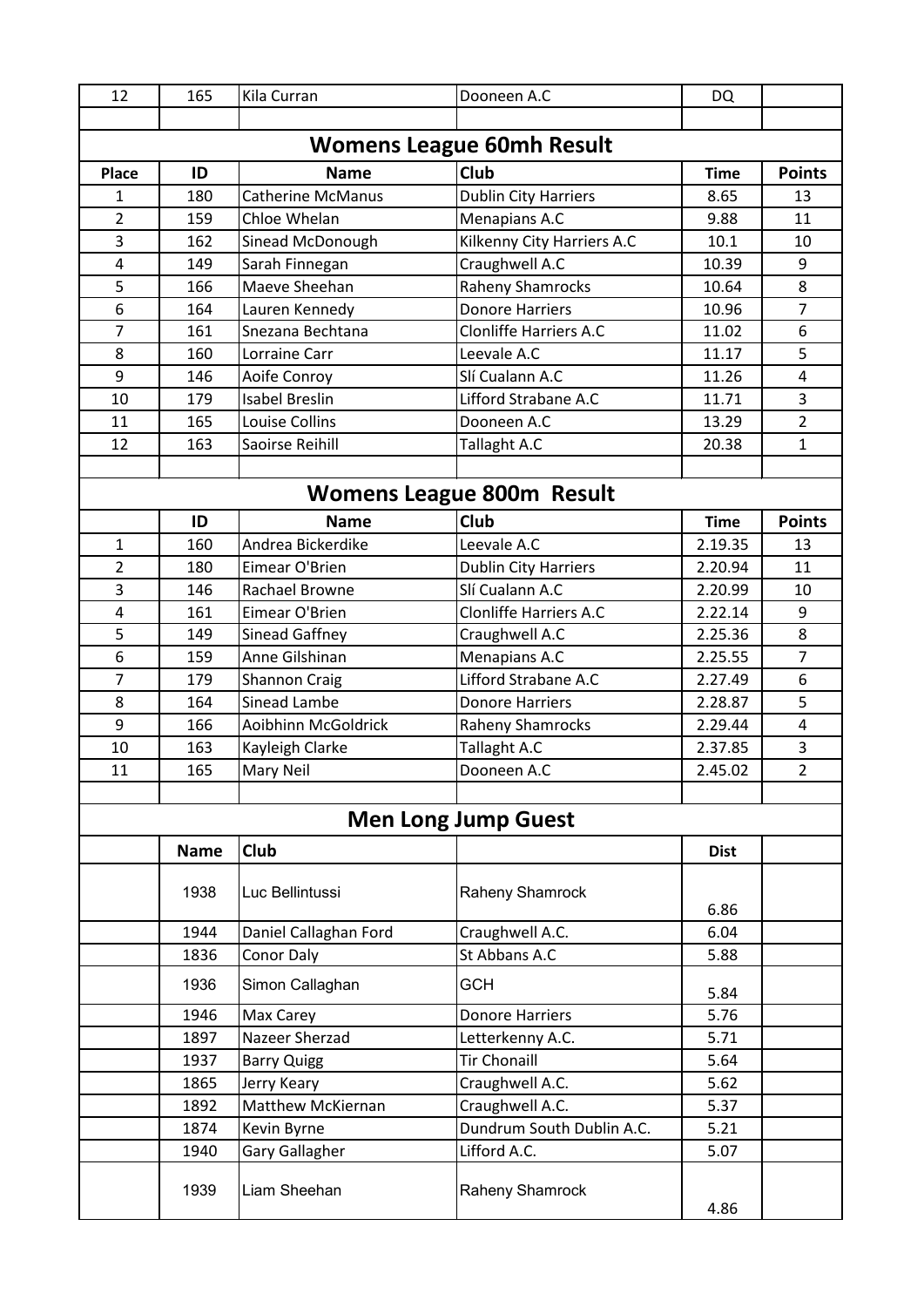|                             |      |                         | <b>Women Long Jump Guest</b>        |             |      |
|-----------------------------|------|-------------------------|-------------------------------------|-------------|------|
|                             |      | <b>Name</b>             | <b>Club</b>                         | <b>Dist</b> |      |
|                             |      | Sarah Buggy             | St. Abbans                          | 5.46        |      |
|                             | 1880 | Laura Cunningham        | Craughwell A.C.                     | 4.70        |      |
|                             |      |                         |                                     |             |      |
|                             | 1881 | Laura Frey              | Lagan Valley AC                     | 4.68        |      |
|                             |      |                         |                                     |             |      |
|                             |      |                         |                                     |             |      |
|                             | 1885 | Lorraine Dey            | Craughwell A.C.                     | 4.63        |      |
|                             |      |                         |                                     |             |      |
|                             | 1826 | Ciana Reidy             | Craughwell A.C.                     | 4.46        |      |
|                             |      |                         |                                     |             |      |
|                             |      |                         |                                     |             |      |
|                             | 1819 | Caoilin Milton          | Craughwell A.C.                     | 4.43        |      |
|                             | 1812 | Aoife Walsh             | Craughwell A.C.                     | 4.28        |      |
|                             |      |                         |                                     |             |      |
|                             | 1926 | Shauna Tobin            |                                     | 3.89        |      |
|                             | 1858 | Isobel O'Grady          | Craughwell A.C.<br>Sli Cualann A.C. | 3.35        |      |
|                             | 1808 | Anna O'Reilly           | <b>Donore Harriers</b>              | 3.18        |      |
|                             |      |                         |                                     |             |      |
|                             |      |                         |                                     |             |      |
|                             |      |                         |                                     |             |      |
|                             |      |                         | <b>Men Shot Putt Guest</b>          |             |      |
|                             |      | <b>Name</b>             | Club                                | <b>Dist</b> |      |
|                             | 1893 | Michael Breathnach      | Galway City Harriers A.C.           | 12.43       |      |
|                             | 1817 | <b>Brendan Staunton</b> | Galway City Harriers A.C.           | 11.18       |      |
|                             | 1829 | <b>Cliff Jennings</b>   | Galway City Harriers A.C.           | 9.42        |      |
|                             |      |                         |                                     |             |      |
|                             |      |                         |                                     |             |      |
|                             | 1825 | Cian Ellwood            | <b>Donore Harriers</b>              | 8.48        |      |
|                             |      |                         |                                     |             |      |
|                             | 1867 | Joe Fry                 | Lagan Valley AC                     | 8.58        | (6K) |
|                             |      |                         |                                     |             |      |
|                             |      |                         |                                     |             |      |
|                             |      |                         |                                     |             |      |
|                             |      |                         |                                     |             |      |
|                             |      |                         |                                     |             |      |
| <b>Men Pole Vault Guest</b> |      |                         |                                     |             |      |
|                             |      | <b>Name</b>             | Club                                | <b>Dist</b> |      |
|                             | 1912 | <b>Robert Ivers</b>     | Raheny Shamrock A.C.                | 3.50        |      |
|                             | 1815 | <b>Bernard Hollands</b> | Lusk A.C.                           | 3.10        |      |
|                             | 1875 | Kevin Byrne             | Dundrum South Dublin A.C.           | 2.90        |      |
|                             | 1850 | Donal Kearns            | Cushinstown                         | 2.90        |      |
|                             | 1818 | <b>Adam McNally</b>     | Lusk A.C.                           | 2.70        |      |
|                             |      |                         |                                     |             |      |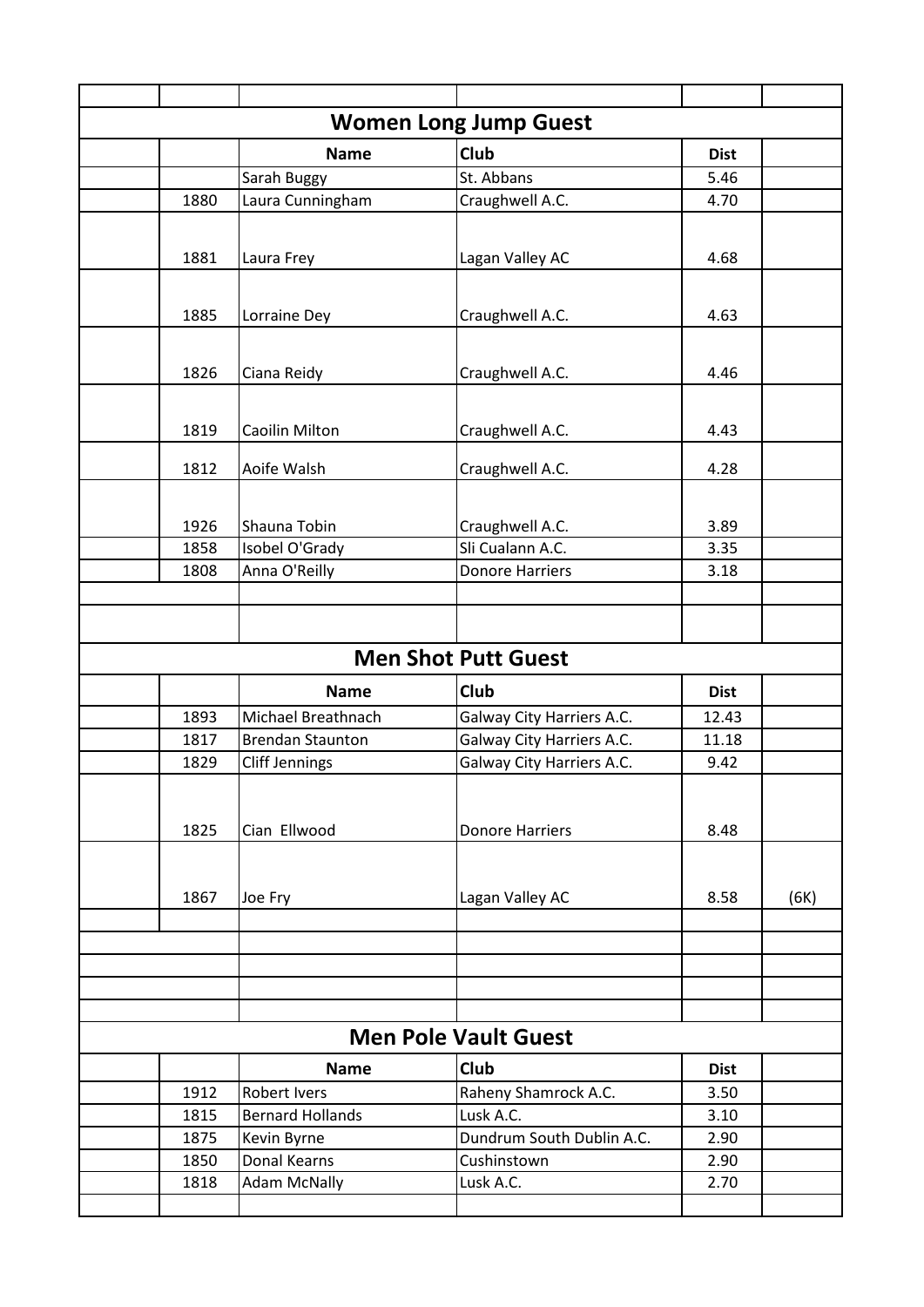| <b>Women Pole Vault Guest</b> |      |                            |                             |             |  |
|-------------------------------|------|----------------------------|-----------------------------|-------------|--|
|                               |      | <b>Name</b>                | Club                        | <b>Dist</b> |  |
|                               | 1917 | <b>Ruth Larragy</b>        | Le Cheile A.C.              | 2.70        |  |
|                               | 1887 | Maeve Flynn                | Lusk A.C.                   | 2.70        |  |
|                               |      |                            |                             |             |  |
|                               | 1920 | Sarah Derham               | Lusk A.C.                   | 2.10        |  |
|                               |      |                            |                             |             |  |
|                               |      |                            |                             |             |  |
|                               |      |                            | <b>Men 60m Guest</b>        |             |  |
|                               | ID   | <b>Name</b>                | <b>Club</b>                 | <b>Time</b> |  |
|                               | 1801 | Christopher Xolile Sibanda | Clonliffe Harriers A.C.     | 7.01        |  |
|                               | 1847 | Dean Adams                 | Ballymena & Antrim A.C.     | 7.07        |  |
|                               | 1927 | <b>Stephen Gaffney</b>     | Rathfarnham W.S.A.F. A.C.   | 7.08        |  |
|                               | 1883 | Laurence O Reilly          | Tullamore Harriers A.C.     | 7.14        |  |
|                               | 1896 | Mikey Cullen               | Menapians A.C.              | 7.20        |  |
|                               | 1945 | Kaodi Ogbene               | Leevale A.C.                | 7.20        |  |
|                               | 1905 | Paul Whelan                | Clonliffe Harriers A.C.     | 7.21        |  |
|                               | 1931 | Tony Stafford              | Menapians A.C.              | 7.25        |  |
|                               | 1837 | Conor Duggan               | Craughwell A.C.             | 7.27        |  |
|                               | 1934 | Pierce Friel               | Clonliffe Harriers A.C.     | 7.29        |  |
|                               | 1860 | <b>Jack Manning</b>        | Kilkenny City Harriers A.C. | 7.35        |  |
|                               | 1941 | Colm Burke                 | Raheny Shamrock             | 7.37        |  |
|                               | 1950 | Adam Halpin                | <b>Donore Harriers</b>      | 7.48        |  |
|                               | 1886 | Luke O Neill               | Menapians A.C.              | 7.50        |  |
|                               | 1898 | Neil Heffernan             | Leevale A.C.                | 7.51        |  |
|                               | 1838 | Conor Fox                  | <b>Donore Harriers</b>      | 7.54        |  |
|                               | 1878 | Kalade Abiode              | <b>Donore Harriers</b>      | 7.57        |  |
|                               | 1859 | Jack Hayden                | Menapians A.C.              | 7.62        |  |
|                               | 1914 | <b>Roland Precieux</b>     | Limerick A.C.               | 7.62        |  |
|                               | 1918 | Sam O Neill                | Menapians A.C.              | 7.65        |  |
|                               | 1939 | Liam Sheehan               | Raheny Shamrock             | 7.77        |  |
|                               | 1833 | Conor Breslin              | Lifford A.C.                | 7.87        |  |
|                               | 1923 | Sean O Broin               | <b>Donore Harriers</b>      | 7.94        |  |
|                               | 1949 | Conor Quinn                | <b>Raheny Shamrock</b>      | 8.02        |  |
|                               | 1854 | Frankie Murray             | Finn Valley A.C.            | 8.78        |  |
|                               | 1866 | Joe Frey                   | Lagan Valley AC             | 9.15        |  |
|                               |      |                            |                             |             |  |
|                               |      |                            |                             |             |  |
|                               |      |                            | <b>Men 800m Guest</b>       |             |  |
|                               | ID   |                            |                             | <b>Time</b> |  |
|                               | 1876 | Kevin McGrath              | Bohermeen A.C.              | 1.53.59     |  |
|                               | 1832 | <b>Conall Hayes</b>        | Le Cheile A.C.              | 1.54.61     |  |
|                               | 1951 | Luke Horgan                | Leevale A.C.                | 1.55.45     |  |
|                               | 1868 | John Coghlan               | Metro/St. Brigid's A.C.     | 1.55.90     |  |
|                               | 1884 | Liam Hennessy              | Togher A.C.                 | 1.56.13     |  |
|                               | 1807 | <b>Andrew Connick</b>      | FERRYBANK A.C.              | 1.57.19     |  |
|                               | 1848 | Denis Coughlan             | St. Finbarrs A.C.           | 1.57.71     |  |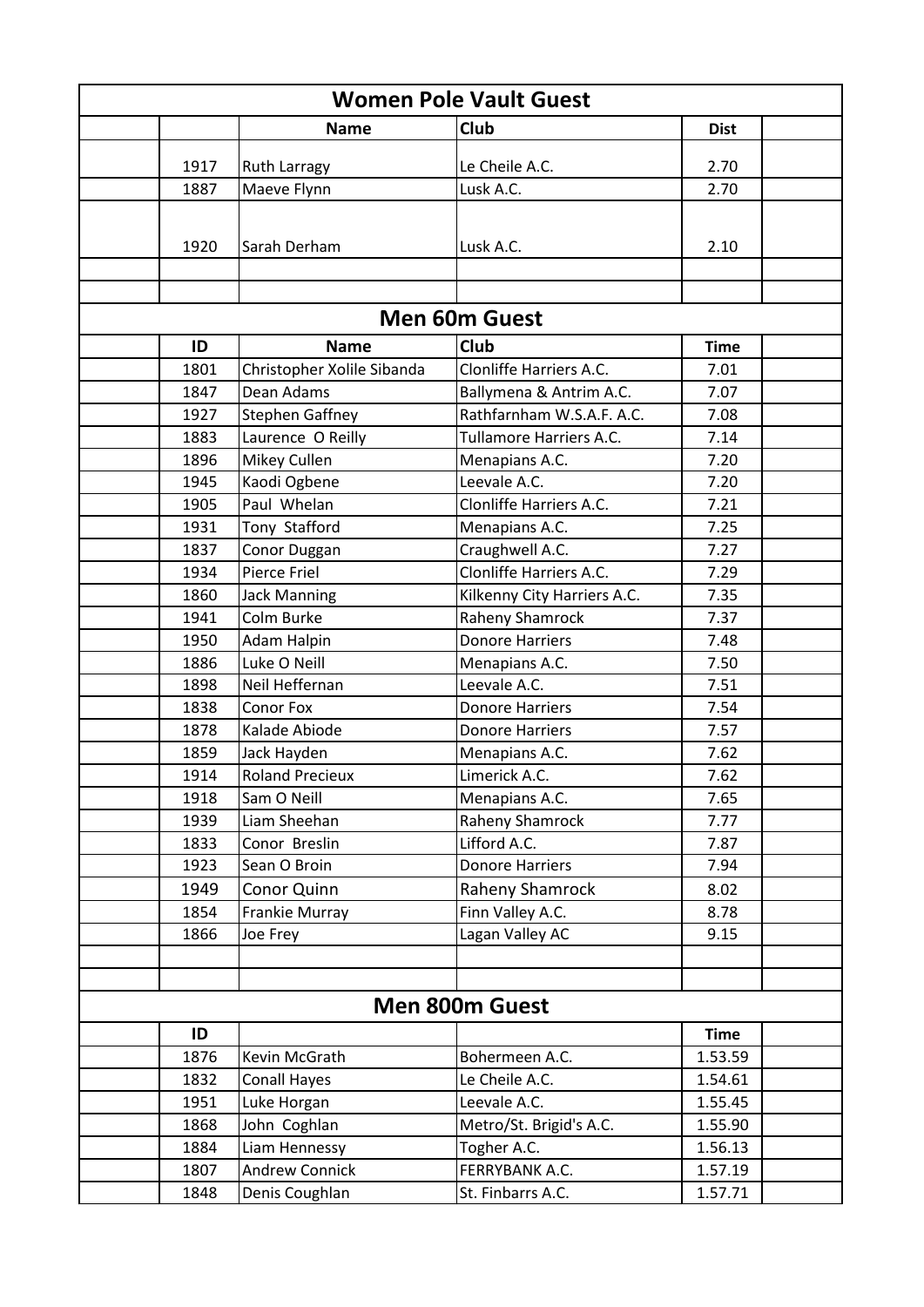| 1908 | Pierre Murchan          | Dublin City Harriers A.C.   | 1.57.94     |  |
|------|-------------------------|-----------------------------|-------------|--|
| 1891 | Matt Doherty            | Derry City Track Club       | 1.58.88     |  |
| 1906 | Paul Peppard            | Monaghan Phoenix A.C.       | 1.59.42     |  |
| 1803 | Aengus Meldon           | Dundrum South Dublin A.C.   | 1.59.88     |  |
| 1855 | Garry O'Sullivan        | West Muskerry A.C.          | 1.59.88     |  |
| 1933 | William Hughes          | Thurles Crokes A.C.         | 1.59.88     |  |
| 1922 | Sean Curran             | West Waterford A.C.         | 2.00.58     |  |
| 1889 | Mark Conway             | Dundrum South Dublin A.C.   | 2.00.60     |  |
| 1952 | Matt Murnane            | Leevale A.C.                | 2.01.40     |  |
| 1842 | Cullen Lynch            | Togher A.C.                 | 2.02.02     |  |
| 1915 | Ronan Duggan            | Bandon A.C.                 | 2.02.41     |  |
| 1861 | James Moore             | St Abbans A.C               | 2.02.72     |  |
| 1907 | Peter O'Sullillvan      | Craughwell A.C.             | 2.04.57     |  |
| 1873 | Ken Archbold            | St. L. O'Toole A.C.         | 2.04.82     |  |
| 1904 | Paddy Kelly             | Mullingar Harriers A.C.     | 2.04.89     |  |
| 1846 | David Campbell          | <b>Donore Harriers</b>      | 2.05.08     |  |
| 1930 | Tim Shiels              | Derry City Track Club       | 2.05.51     |  |
| 1954 | Finn Burke Power        | <b>DCH</b>                  | 2.05.90     |  |
| 1849 | Donal Farren            | Letterkenny A.C.            | 2.06.06     |  |
| 1929 | <b>Tadhg Brennan</b>    | FERRYBANK A.C.              | 2.06.34     |  |
| 1903 | Oisin Lyons             | Craughwell A.C.             | 2.06.90     |  |
| 1899 | <b>Niall Elliott</b>    | Lifford A.C.                | 2.08.00     |  |
| 1928 | <b>Stephen Nea</b>      | Mullingar Harriers A.C.     | 2.08.48     |  |
| 1839 | <b>Conor Gaffney</b>    | Menapians A.C.              | 2.08.59     |  |
| 1822 | Cathal McLaughlin       | Derry City Track Club       | 2.08.83     |  |
| 1853 | Evan McMillan           | Dublin City Harriers A.C.   | 2.09.51     |  |
| 1840 | Conor Mc Ginley         | Lifford A.C.                | 2.09.67     |  |
| 1824 | Charlie McElwaine       | Lifford A.C.                | 2.09.80     |  |
| 1816 | <b>Brandon Connolly</b> | Derry City Track Club       | 2.09.91     |  |
| 1924 | Shaun Deery             | Derry City Track Club       | 2.12.04     |  |
| 1953 | James Kennedy           | <b>DCH</b>                  | 2.16.57     |  |
| 1911 | Robert Bigger           | Derry City Track Club       | 2.16.82     |  |
| 1910 | <b>Richard Burns</b>    | Menapians A.C.              | 2.20.79     |  |
| 1834 | Conor McIlveen          | Derry City Track Club       | 2.22.50     |  |
|      |                         |                             |             |  |
|      |                         | <b>Women 60m Guest</b>      |             |  |
| ID   | <b>Name</b>             | Club                        | <b>Time</b> |  |
| 2000 | Catherine McManus       | <b>DCH</b>                  | 7.69        |  |
| 1830 | Cliodhna Manning        | Kilkenny City Harriers A.C. | 7.70        |  |
| 1828 | Ara Freeman             | Sli Cualann A.C.            | 7.94        |  |
| 1909 | Rachel Keane            | Tullamore Harriers A.C.     | 7.98        |  |
| 1935 | Chloe Whelan            | Menapians A.C               | 8.03        |  |
| 1919 | Saragh Buggy            | St Abbans A.C               | 8.10        |  |
| 1805 | Alana Ryan              | Sli Cualann A.C.            | 8.19        |  |
| 1821 | Cara Brennan            | <b>Donore Harriers</b>      | 8.21        |  |
| 1895 | Michelle Duggan         | Craughwell A.C.             | 8.22        |  |
| 1888 | Margaret Caldbeck       | Kilkenny City Harriers A.C. | 8.34        |  |
| 1871 | Katie Brennan           | St Abbans A.C               | 8.39        |  |
| 1881 | Laura Frey              | Lagan Valley AC             | 8.53        |  |
| 1925 | Shauna Daly             | St Abbans A.C               | 8.54        |  |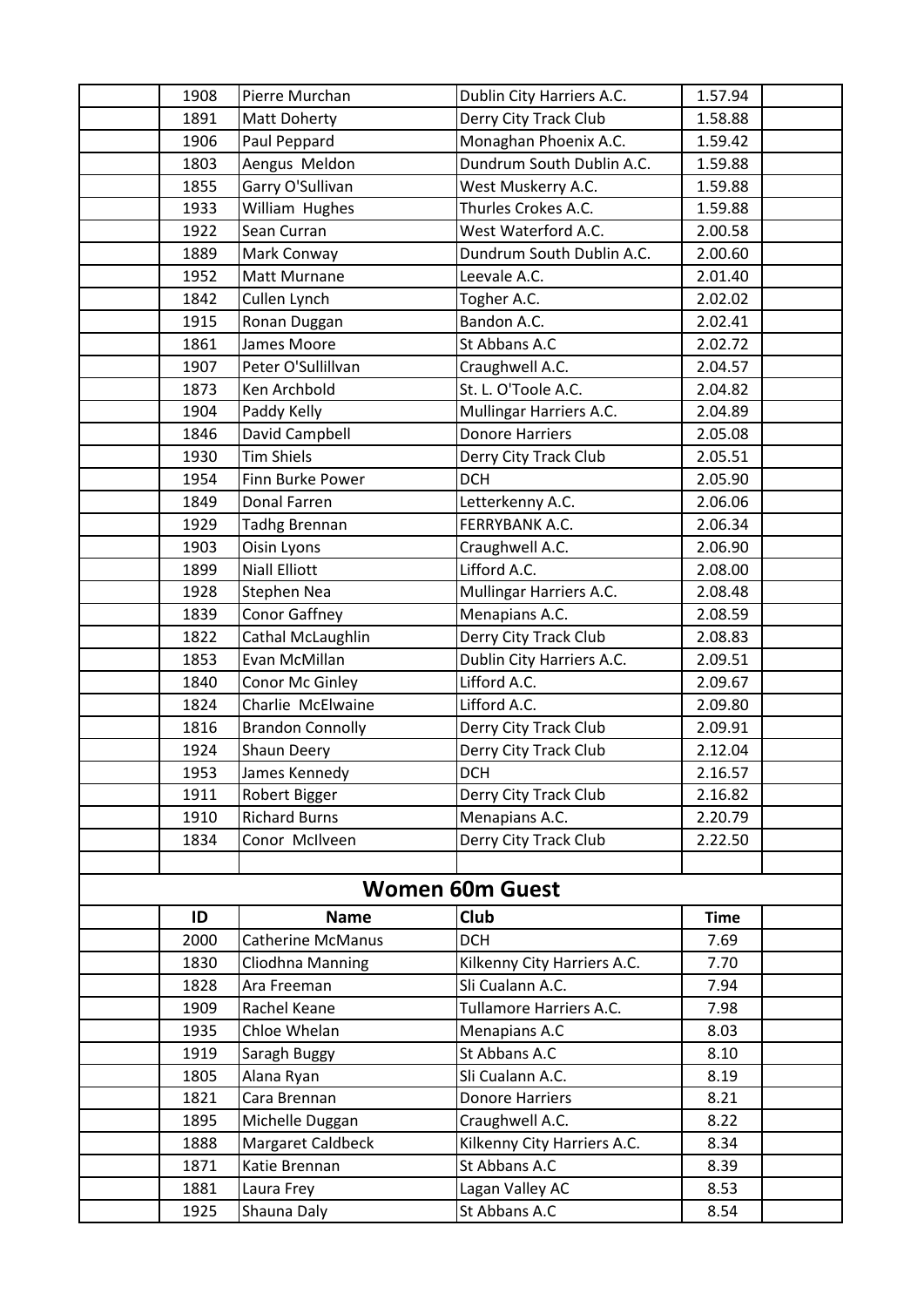| 1882        | Lauren Flaherty           | <b>Donore Harriers</b>        | 8.6         |  |
|-------------|---------------------------|-------------------------------|-------------|--|
| 1913        | Robyn O Keeffe            | <b>Donore Harriers</b>        | 8.68        |  |
| 1900        | Niamh Conroy              | Sli Cualann A.C.              | 8.71        |  |
| 1863        | Jane Shovlin              | Menapians A.C.                | 8.83        |  |
|             |                           |                               |             |  |
|             |                           |                               |             |  |
|             |                           | <b>Women 60mh Guest</b>       |             |  |
| ID          | <b>Name</b>               | <b>Club</b>                   | <b>Time</b> |  |
| 1881        | Laura Frey                | Lagan Valley AC               | 10.05       |  |
|             |                           |                               |             |  |
|             |                           |                               |             |  |
|             |                           | <b>Women 800m Guest</b>       |             |  |
| <b>Name</b> | <b>Club</b>               |                               | <b>Time</b> |  |
| 1827        | Ciara Mageean             | U.C.D. A.C.                   | 2.04.90     |  |
| 1806        | Amy Hamill                | Glaslough Harriers A.C.       | 2.13.79     |  |
| 1916        | Rose Finnegan             | Bohermeen A.C.                | 2.14.73     |  |
| 1811        | Aoife Ni Bhroin           | Dublin City Harriers A.C.     | 2.24.82     |  |
| 1902        | Nicole O'Malley           | St. Coca's A.C.               | 2.25.43     |  |
| 1872        | Katy Conroy               | Sli Cualann A.C.              | 2.27.79     |  |
| 1943        | <b>Emer Treacy</b>        | <b>Clonliffee Harriers</b>    | 2.29.82     |  |
| 1820        | Caoimhe MacKey            | <b>Donore Harriers</b>        | 2.33.04     |  |
| 1810        | Aoife Conroy              | Sli Cualann A.C.              | 2.33.24     |  |
| 1955        | Aoife Corr                | <b>DCH</b>                    | 2.34.14     |  |
| 1831        | Clodagh Martin            | <b>Donore Harriers</b>        | 2.39.33     |  |
|             |                           |                               |             |  |
|             |                           | <b>Men 60mh Guest</b>         |             |  |
| <b>Name</b> | <b>Club</b>               |                               | <b>Time</b> |  |
| 1850        | Donal Kearns              | Cushinstown A.C.              | 9.24        |  |
|             |                           | <b>Women Shot Putt League</b> |             |  |
| <b>Name</b> | <b>Club</b>               |                               | <b>Dist</b> |  |
|             |                           |                               |             |  |
| 162         | Catriona Twomey           | Kilkenny City Harriers A.C    |             |  |
|             |                           |                               | 9.22        |  |
|             |                           |                               |             |  |
| 164         | Mimi Agargbo              | <b>Donore Harriers</b>        | 8.84        |  |
| 180         | <b>Catherine Mc Manus</b> | <b>DCH</b>                    | 8.12        |  |
| 149         | <b>Melissa Mulins</b>     | Craughwell A.C                | 8.02        |  |
|             |                           |                               |             |  |
| 161         | Denise Byrne              | <b>Clonliffe Harriers A.C</b> |             |  |
|             |                           |                               | 7.87        |  |
| 166         | Mieke Kiernan             | Raheny Shamrocks              |             |  |
|             |                           |                               | 7.83        |  |
| 163         | Saoirse Reihill           | Tallaght A.C                  |             |  |
|             |                           |                               | 7.59        |  |
| 179         |                           | Lifford Strabane A.C          |             |  |
|             | Isable Breslin            |                               | 7.30        |  |
|             |                           |                               |             |  |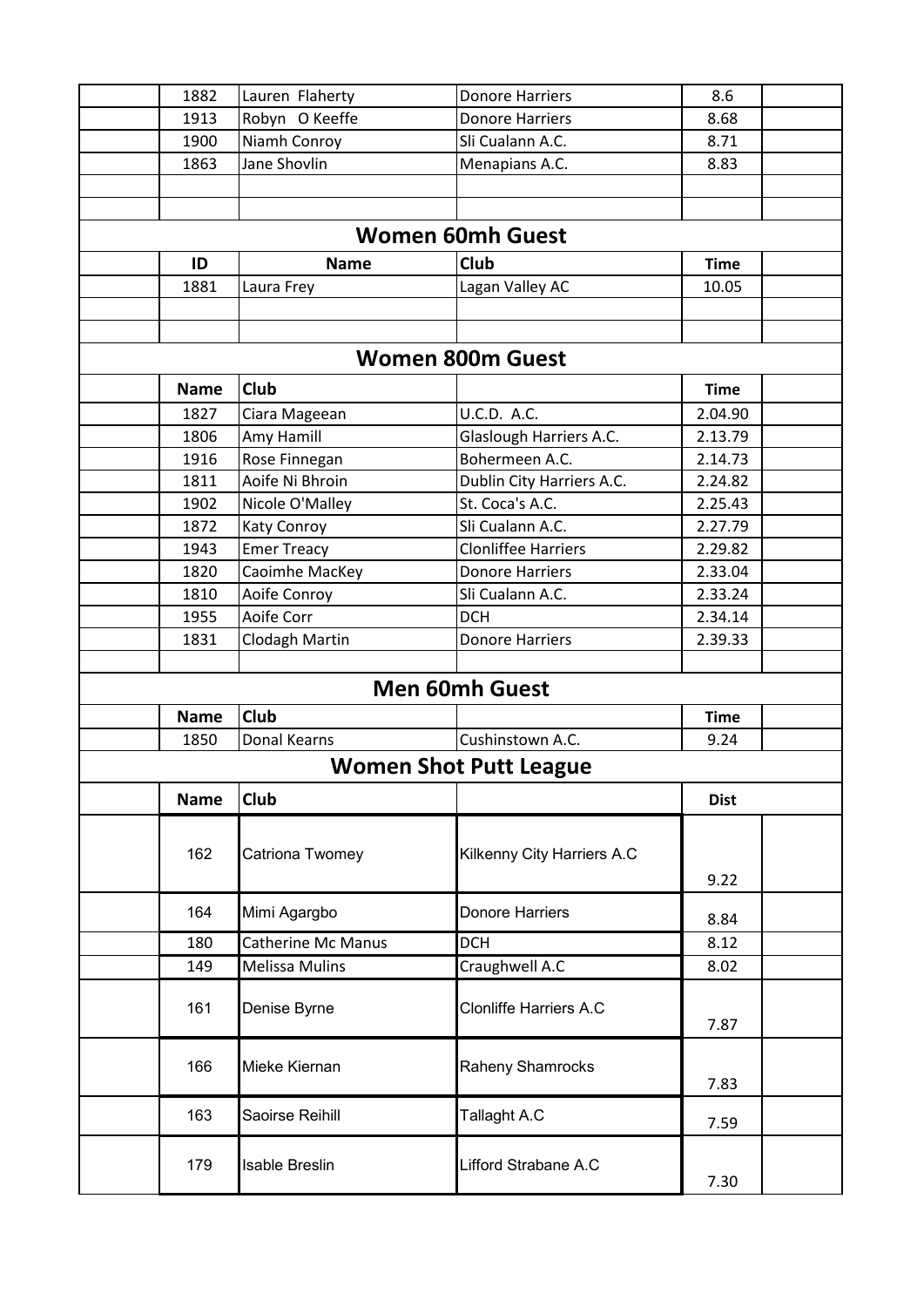| 159         | Chloe Whelan               | Menapians A.C                 | 6.27        |  |
|-------------|----------------------------|-------------------------------|-------------|--|
| 146         | Aoife Conroy               | Slí Cualann A.C               |             |  |
|             |                            |                               | 5.67        |  |
| 160         | <b>Una Samuels</b>         | Leevale A.C                   | 5.37        |  |
| 165         | <b>Mary Neil</b>           | Dooneen A.C                   | 4.85        |  |
|             |                            | <b>Men 60m Guest Race 2</b>   |             |  |
| ID          | <b>Name</b>                | <b>Club</b>                   | <b>Time</b> |  |
| 1801        | Christopher Xolile Sibanda | Clonliffe Harriers A.C.       | 6.94        |  |
| 1847        | Dean Adams                 | Ballymena & Antrim A.C.       | 7.02        |  |
| 170         | Joseph Ojewumi             | Tallaght A.C                  | 7.07        |  |
| 1927        | <b>Stephen Gaffney</b>     | Rathfarnham W.S.A.F. A.C.     | 7.17        |  |
| 1896        | Mikey Cullen               | Menapians A.C.                | 7.20        |  |
| 172         | <b>Jack Dempsey</b>        | <b>GCH</b>                    | 7.21        |  |
| 1959        | Joshua Essuman             | Tallaght A.C                  | 7.23        |  |
| 1941        | Colm Burke                 | <b>Raheny Shamrock</b>        | 7.34        |  |
| 1957        | Michael Deady              | Menapians A.C.                | 7.34        |  |
| 1931        | Tony Stafford              | Menapians A.C.                | 7.37        |  |
| 1934        | Pierce Friel               | Clonliffe Harriers A.C.       | 7.44        |  |
| 1886        | Luke O Neill               | Menapians A.C.                | 7.49        |  |
| 1918        | Sam O Neill                | Menapians A.C.                | 7.58        |  |
| 1859        | Jack Hayden                | Menapians A.C.                | 7.60        |  |
| 1914        | <b>Roland Precieux</b>     | Limerick A.C.                 | 7.68        |  |
| 1999        | Liam Sheehan               | <b>Raheny Shamrock</b>        | 7.74        |  |
|             |                            |                               |             |  |
|             |                            | <b>Women 60m Race 2 Guest</b> |             |  |
| <b>Name</b> | <b>Club</b>                | Club                          | <b>Time</b> |  |
| 2000        | <b>Catherine Mc Manus</b>  | <b>DCH</b>                    | 7.70        |  |
| 1935        | Chloe Whelan               | Menapians                     | 8.08        |  |
| 1958        | Maeve Sheehan              | <b>Raheny Shamrock</b>        | 8.38        |  |
| 166         | Maria Murphy               | <b>Raheny Shamrock</b>        | 8.81        |  |
|             |                            |                               |             |  |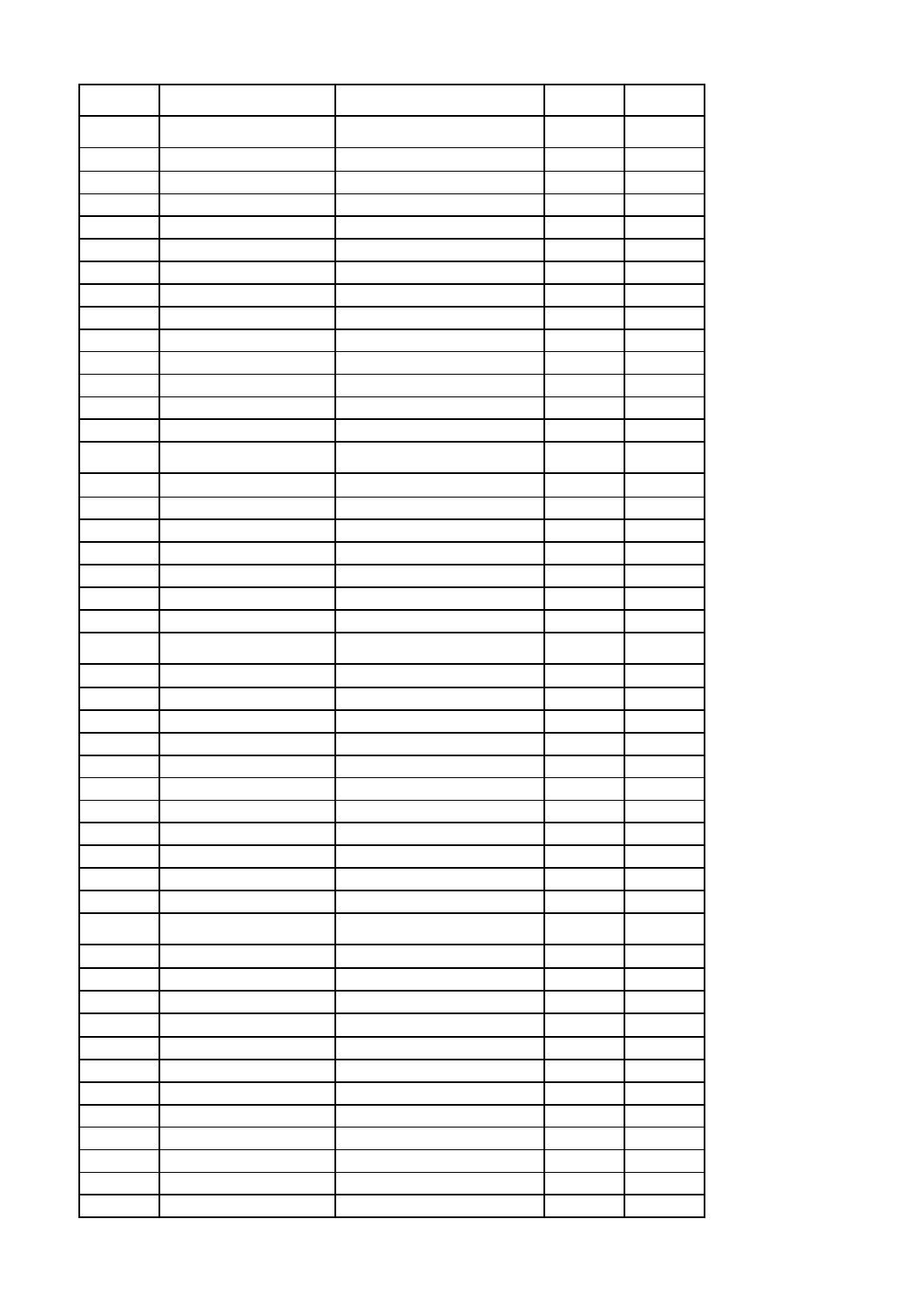## **Mens Long Jump League**

|     | <b>Name</b>              | Club                          | <b>Dist</b> | Points          |
|-----|--------------------------|-------------------------------|-------------|-----------------|
|     |                          |                               | 6.99        |                 |
| 177 | Colm Burke               | <b>Raheny Shamrocks</b>       |             | 13              |
| 175 | Niall Counihan           | Dooneen A.C                   | 6.91        | 11              |
| 168 | Mickey Cullen            | Menapians A.C                 | 6.90        | 10 <sup>1</sup> |
| 169 | Dave Quilligan           | Leevale A.C                   | 6.36        | $\overline{9}$  |
| 171 | Chris Sibounda           | <b>Clonliffe Harriers A.C</b> | 6.12        | 8               |
| 172 | Michael Breathnach       | <b>Galway City Harriers</b>   | 5.92        | $\overline{7}$  |
| 174 | Kolade Abiodun           | <b>Donore Harriers</b>        | 5.52        | 6               |
| 170 | Dean Conway              | Tallaght A.C                  | 5.34        | 5               |
| 148 | Noah Daly                | Slí Cualann A.C               | 5.05        | 4               |
| 147 | <b>Stephen McCallion</b> | Lifford Strabane A.C          | 4.58        | 3               |
| 173 | Callan Byrne             | Kilkenny City Harriers A.C    | 4.10        | 2               |
|     |                          |                               |             |                 |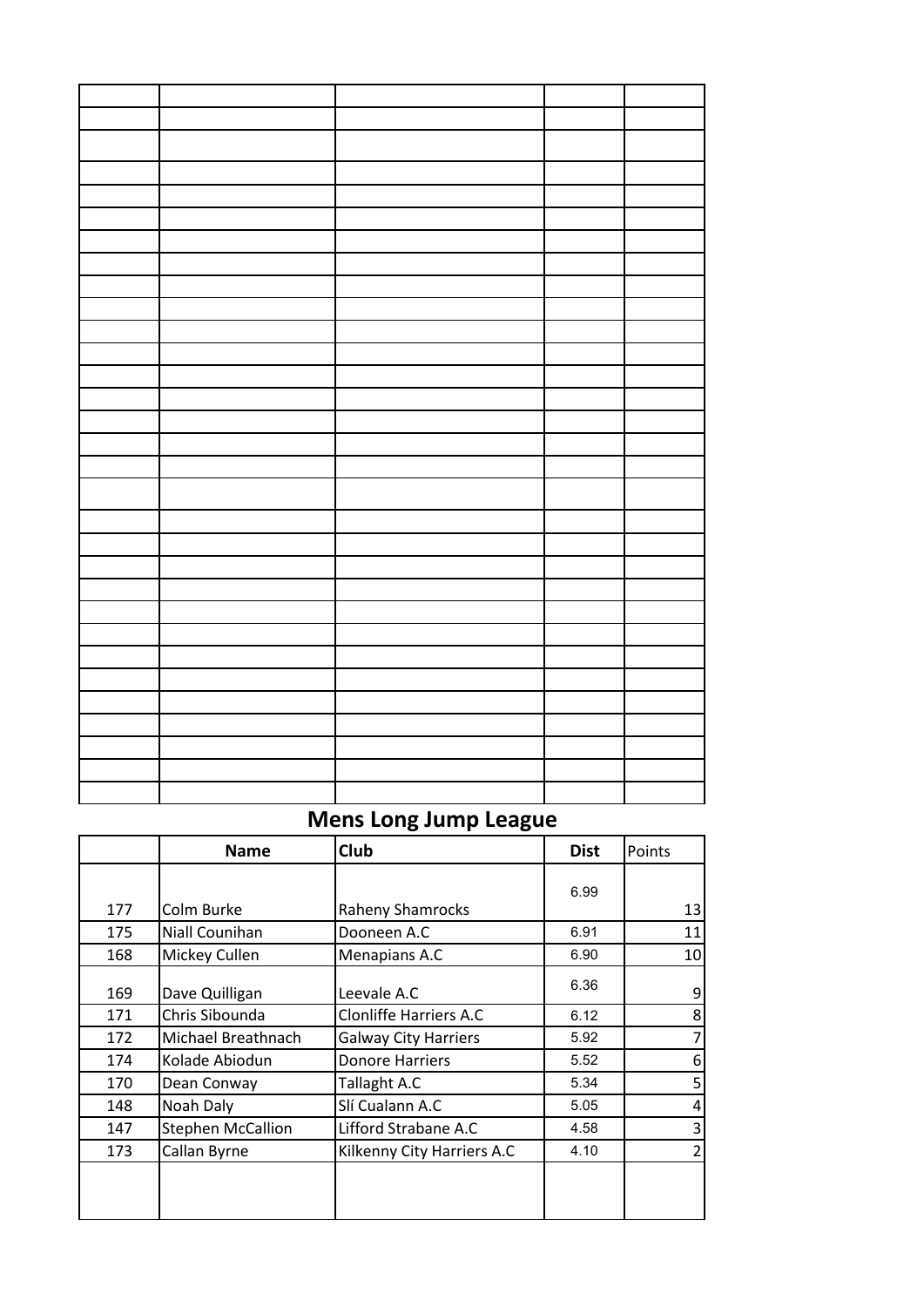| <b>Women Long Jump League</b> |                       |                               |             |                |  |
|-------------------------------|-----------------------|-------------------------------|-------------|----------------|--|
|                               | <b>Name</b>           | Club                          | <b>Dist</b> | <b>Points</b>  |  |
| 161                           | Ausra Jerumbauskyte   | <b>Clonliffe Harriers A.C</b> | 5.50        | 13             |  |
| 149                           | Catriona Farrell      | Craughwell A.C                | 4.98        | 11             |  |
| 166                           | Maeve Sheehan         | Raheny Shamrocks              | 4.80        | 10             |  |
| 180                           | <b>Alison Burke</b>   | <b>Dublin City Harriers</b>   | 4.70        | 9              |  |
| 146                           | Ara Freeman           | Slí Cualann A.C               | 4.69        | 8              |  |
| 162                           | Margaret Caldbveck    | <b>Kilkenny City Harriers</b> | 4.63        | 7              |  |
| 163                           | Sarah Reihill         | Tallaght A.C                  | 4.61        | 6              |  |
| 164                           | Roisin Rynn Cahill    | Donore Harriers               | 4.46        | 5              |  |
| 179                           | <b>Shannon Craig</b>  | Lifford Strabane A.C          | 4.44        | 4              |  |
| 159                           | Jane Shovlin          | Menapians A.C                 | 4.43        | 3              |  |
| 160                           | Lorraine Carr         | Leevale A.C                   | 4.26        | 2              |  |
| 165                           | Louise Collins        | Dooneen A.C                   | 4.10        | 1              |  |
|                               |                       | <b>Men Shot Putt League</b>   |             |                |  |
|                               | <b>Name</b>           | Club                          | <b>Dist</b> | <b>Points</b>  |  |
| 172                           | Sean Breathnach       | <b>Galway City Harriers</b>   | 16.82       | 13             |  |
| 174                           | <b>Niall Allen</b>    | <b>Donore Harriers</b>        | 10.16       | 11             |  |
| 171                           | Michael Curley        | <b>Clonliffe Harriers A.C</b> | 10.15       | 10             |  |
| 177                           | Brion Hoban           | <b>Raheny Shamrocks</b>       | 10.14       | 9              |  |
| 147                           | <b>Mark Doherty</b>   | Lifford Strabane A.C          | 10,12       | 8              |  |
| 173                           | <b>Jack Manning</b>   | Kilkenny City Harriers A.C    | 9.028       | $\overline{7}$ |  |
| 169                           | Kaodi Ogbene          | Leevale A.C                   | 8.87        | 6              |  |
| 175                           | Stephen Lappin        | Dooneen A.C                   | 8.18        | 5              |  |
| 170                           | Joseph Ojewumi        | Tallaght A.C                  | 7.79        | 4              |  |
| 168                           | Enda Clarke           | Menapians A.C                 | 5.83        | $\overline{3}$ |  |
|                               |                       | <b>Men Pole Vault League</b>  |             |                |  |
|                               | <b>Name</b>           | <b>Club</b>                   |             | <b>Dist</b>    |  |
| 171                           | Ian Rogers            | <b>Clonliffe Harriers A.C</b> | 4.10        | 13             |  |
| 177                           | Conor Bermingham      | Raheny Shamrocks              | 3.90        | 11             |  |
| 169                           | Des Kelleher          | Leevale A.C                   | 2.90        | 9.5            |  |
| 147                           | <b>Thomas Mullen</b>  | Lifford Strabane A.C          | 2.90        | 9.5            |  |
| 170                           | Patrick Curran        | Tallaght A.C                  | 2.90        | 8              |  |
| 172                           | <b>Cliff Jennings</b> | <b>Galway City Harriers</b>   | 2.50        | $\overline{7}$ |  |
|                               |                       |                               |             |                |  |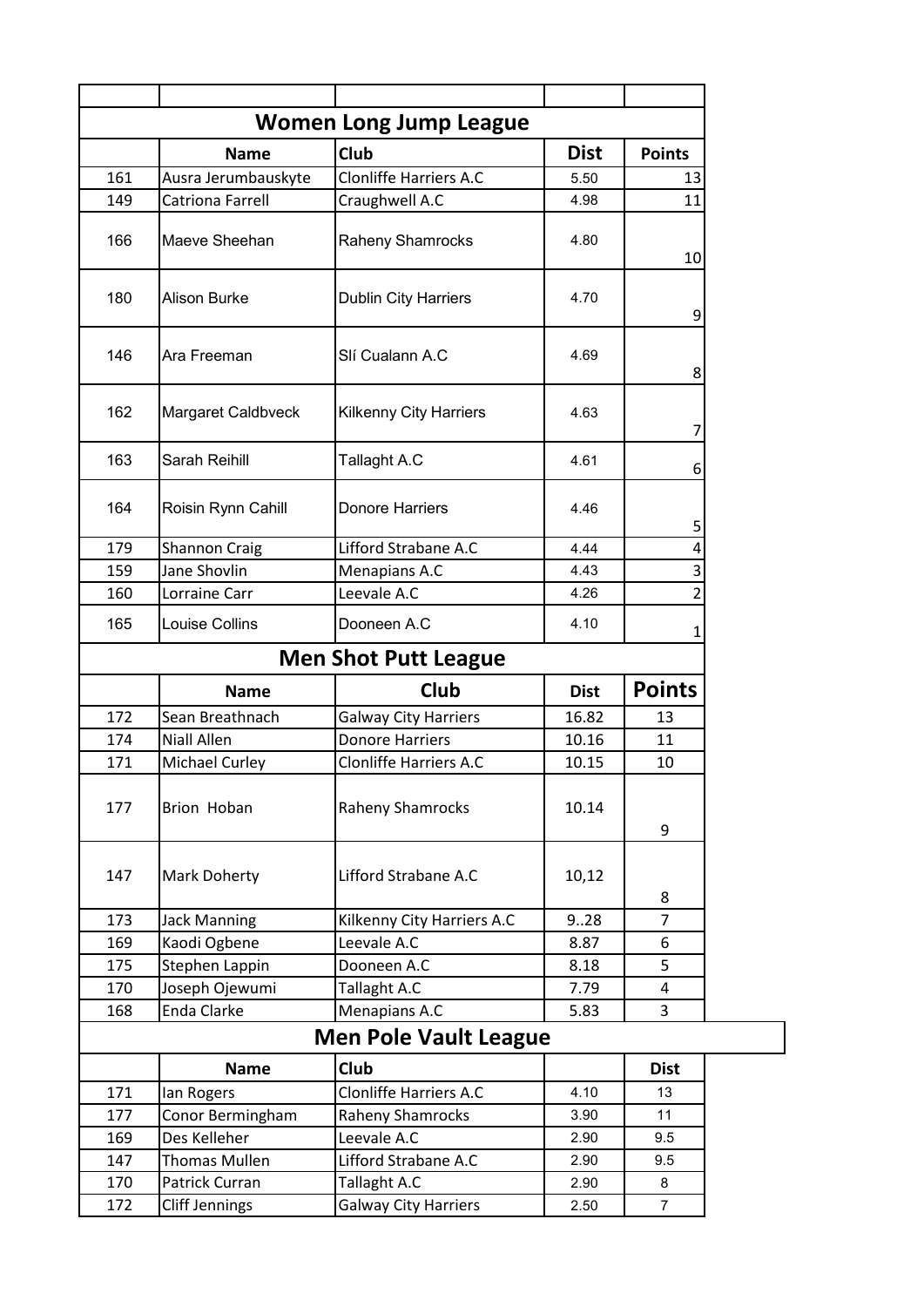| <b>Women Pole Vault League</b> |                       |                      |             |        |
|--------------------------------|-----------------------|----------------------|-------------|--------|
|                                | <b>Name</b>           | $\overline{C}$ lub   | <b>Dist</b> |        |
|                                | 164 Aibhe Healy       | Donore Harriers      | 2.70        | 13     |
|                                | 160 Una Samuels       | Leevale A.C          | 2.70        | 11     |
|                                | 180 Muireann McGinley | Dublin City Harriers | 2.5         | $10\,$ |
|                                |                       |                      |             |        |
|                                |                       |                      |             |        |
|                                |                       |                      |             |        |
|                                |                       |                      |             |        |
|                                |                       |                      |             |        |
|                                |                       |                      |             |        |
|                                |                       |                      |             |        |
|                                |                       |                      |             |        |
|                                |                       |                      |             |        |
|                                |                       |                      |             |        |
|                                |                       |                      |             |        |
|                                |                       |                      |             |        |
|                                |                       |                      |             |        |
|                                |                       |                      |             |        |
|                                |                       |                      |             |        |
|                                |                       |                      |             |        |
|                                |                       |                      |             |        |
|                                |                       |                      |             |        |
|                                |                       |                      |             |        |
|                                |                       |                      |             |        |
|                                |                       |                      |             |        |
|                                |                       |                      |             |        |
|                                |                       |                      |             |        |
|                                |                       |                      |             |        |
|                                |                       |                      |             |        |
|                                |                       |                      |             |        |
|                                |                       |                      |             |        |
|                                |                       |                      |             |        |
|                                |                       |                      |             |        |
|                                |                       |                      |             |        |
|                                |                       |                      |             |        |
|                                |                       |                      |             |        |
|                                |                       |                      |             |        |
|                                |                       |                      |             |        |